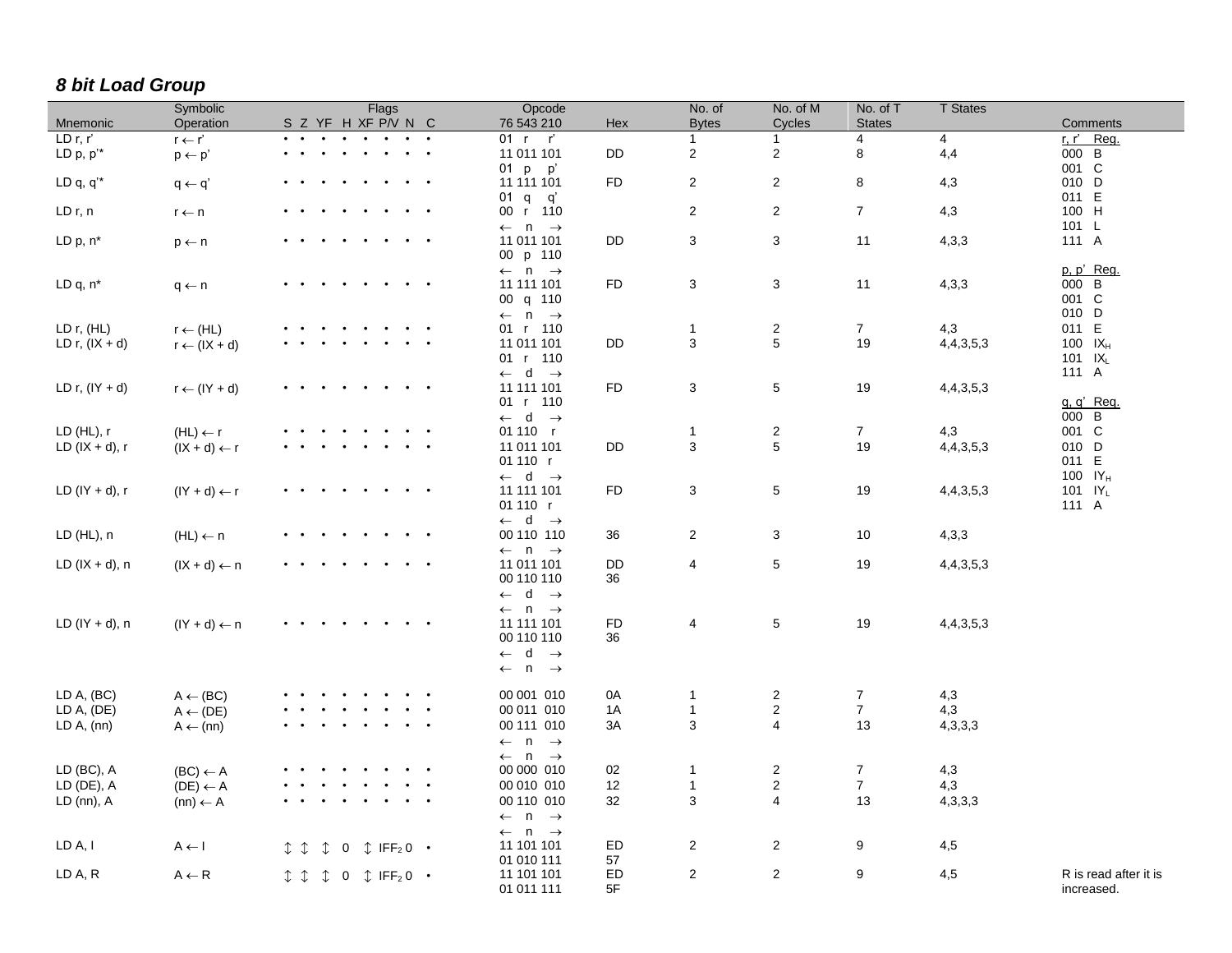| LD I, A        | l ← A            | . | 11 101 101<br>01 000 111                                                                                                                                                                                                                                                                    | ED<br>47 |  |   | 4,5 |                                        |
|----------------|------------------|---|---------------------------------------------------------------------------------------------------------------------------------------------------------------------------------------------------------------------------------------------------------------------------------------------|----------|--|---|-----|----------------------------------------|
| LD R. A        | $R \leftarrow A$ |   | 11 101 101<br>01 001 111                                                                                                                                                                                                                                                                    | ED       |  | 9 | 4.5 | R is written after it is<br>increased. |
| Notes:         |                  |   | r, r' means any of the registers A, B, C, D, E, H, L.<br>p, p' means any of the registers A, B, C, D, E, $IX_H$ , $IX_L$ .<br>q, q' means any of the registers A, B, C, D, E, $IY_H$ , $IY_L$ .<br>$ddL$ , $ddH$ refer to high order and low order eight bits of the register respectively. |          |  |   |     |                                        |
| Flag Notation: |                  |   | $\hat{z}$ = flag is set according to the result of the operation, IFF <sub>2</sub> = the interrupt flip-flop 2 is copied.                                                                                                                                                                   |          |  |   |     |                                        |

## *16 bit Load Group*

| Mnemonic         | Symbolic<br>Operation                                              | Flags<br>S Z YF H XF P/V N C |                        | Opcode<br>76 543 210                                                                                       | Hex             | No. of<br><b>Bytes</b>  | No. of M<br>Cycles | No. of T<br><b>States</b> | <b>T</b> States  | Comments                               |
|------------------|--------------------------------------------------------------------|------------------------------|------------------------|------------------------------------------------------------------------------------------------------------|-----------------|-------------------------|--------------------|---------------------------|------------------|----------------------------------------|
|                  |                                                                    |                              |                        |                                                                                                            |                 |                         |                    |                           |                  |                                        |
| LD dd, nn        | $dd \leftarrow nn$                                                 |                              |                        | 00 dd0 001<br>$\leftarrow$ n $\rightarrow$<br>$\leftarrow$ n $\rightarrow$                                 |                 | 3                       | 3                  | 10                        | 4,3,3            | Pair<br>dd<br>BC<br>$00\,$<br>DE<br>01 |
| LD IX, nn        | $IX \leftarrow nn$                                                 |                              | $\bullet$              | 11 011 101<br>00 110 001<br>$\leftarrow$ n $\rightarrow$<br>$\leftarrow$ n $\rightarrow$                   | DD<br>21        | $\overline{\mathbf{4}}$ | $\overline{4}$     | 14                        | 4,4,3,3          | HL<br>$10$<br>11<br><b>SP</b>          |
| LD IY, nn        | $IY \leftarrow nn$                                                 |                              |                        | 11 111 101<br>00 110 001<br>$\leftarrow$ n $\rightarrow$                                                   | FD<br>21        | 4                       | $\overline{4}$     | 14                        | 4,4,3,3          |                                        |
| LD HL, (nn)      | $L \leftarrow (nn)$<br>$H \leftarrow (nn+1)$                       |                              |                        | $\leftarrow$ n $\rightarrow$<br>00 101 010<br>$\leftarrow$ n $\rightarrow$<br>$\leftarrow$ n $\rightarrow$ | 2A              | 3                       | $\overline{5}$     | 16                        | 4, 3, 3, 3, 3    |                                        |
| LD dd, (nn)      | $dd_L \leftarrow (nn)$<br>$dd_H \leftarrow (nn+1)$                 |                              | $\bullet$              | 11 101 101<br>01 dd1 011<br>$\leftarrow$ n $\rightarrow$                                                   | ED              | 4                       | $\,6\,$            | 20                        | 4, 4, 3, 3, 3, 3 |                                        |
| LD $IX$ , $(nn)$ | $IX_L \leftarrow (nn)$<br>$IX_H \leftarrow (nn+1)$                 |                              |                        | $\leftarrow$ n $\rightarrow$<br>11 011 101<br>00 101 010<br>$\leftarrow$ n $\rightarrow$                   | DD<br>2A        | 4                       | $\,6\,$            | $20\,$                    | 4, 4, 3, 3, 3, 3 |                                        |
| LD $IY$ , $(nn)$ | $IY_L \leftarrow (nn)$<br>$IY_H \leftarrow (nn+1)$                 |                              |                        | $\leftarrow$ n $\rightarrow$<br>11 111 101<br>00 101 010<br>$\leftarrow$ n $\rightarrow$                   | <b>FD</b><br>2A | 4                       | 6                  | 20                        | 4, 4, 3, 3, 3, 3 |                                        |
| LD (nn), HL      | $(nn) \leftarrow L$<br>$(nn+1) \leftarrow H$                       |                              |                        | $\leftarrow$ n $\rightarrow$<br>00 100 010<br>$\leftarrow$ n $\rightarrow$<br>$\leftarrow$ n $\rightarrow$ | 22              | 3                       | $5\phantom{.0}$    | 16                        | 4, 3, 3, 3, 3    |                                        |
| LD (nn), dd      | $(nn) \leftarrow dd_{L}$<br>$(nn+1) \leftarrow dd_H$               |                              |                        | 11 101 101<br>01 dd0 011<br>$\leftarrow$ n $\rightarrow$<br>$\leftarrow$ n $\rightarrow$                   | DD              | 4                       | 6                  | 20                        | 4, 4, 3, 3, 3, 3 |                                        |
| LD (nn), IX      | $(nn) \leftarrow IX_L$<br>$(nn+1) \leftarrow IX_H$                 |                              |                        | 11 011 101<br>00 100 010<br>$\leftarrow$ n $\rightarrow$<br>$\leftarrow$ n $\rightarrow$                   | DD<br>22        | 4                       | 6                  | 20                        | 4, 4, 3, 3, 3, 3 |                                        |
| LD (nn), IY      | $(nn) \leftarrow IV_L$<br>$(nn+1) \leftarrow \text{IY}_{\text{H}}$ | $\cdots$<br>$\bullet$        |                        | 11 111 101<br>00 100 010<br>$\leftarrow$ n $\rightarrow$                                                   | FD<br>22        | 4                       | 6                  | 20                        | 4, 4, 3, 3, 3, 3 |                                        |
| LD SP, HL        | $\mathsf{SP} \leftarrow \mathsf{HL}$                               |                              | $\bullet\qquad\bullet$ | $\leftarrow$ n $\rightarrow$<br>11 111 001                                                                 | F9              | $\mathbf{1}$            | $\mathbf{1}$       | 6                         | 6                |                                        |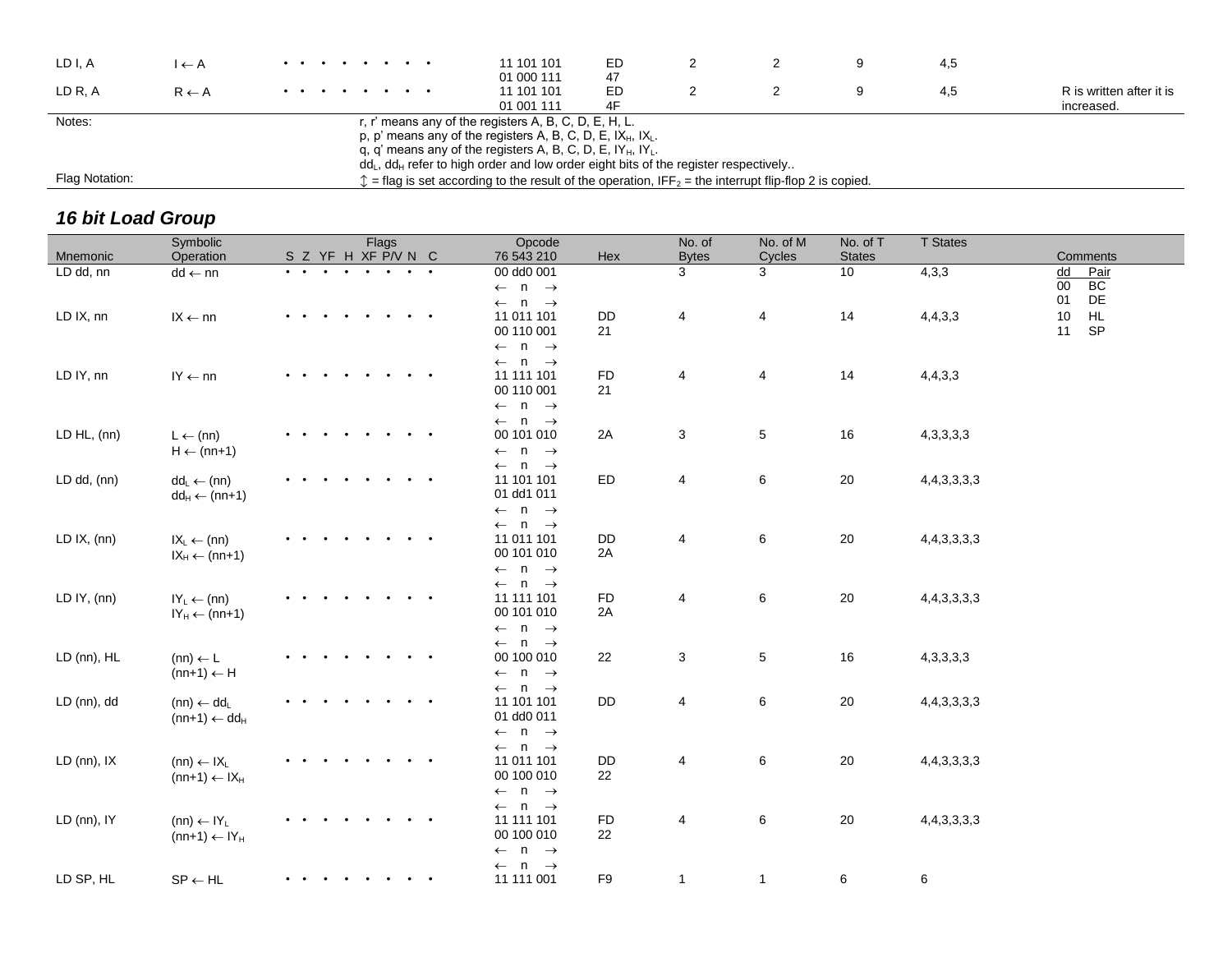| LD SP, IX          | $SP \leftarrow IX$                                                                                              |  |  |  | . | 11 011 101<br>11 111 001                                                                         | DD<br>F <sub>9</sub>        | $\overline{c}$          | $\overline{\mathbf{c}}$                                                                                                                     | 10 | 4,6        |                      |                               |
|--------------------|-----------------------------------------------------------------------------------------------------------------|--|--|--|---|--------------------------------------------------------------------------------------------------|-----------------------------|-------------------------|---------------------------------------------------------------------------------------------------------------------------------------------|----|------------|----------------------|-------------------------------|
| LD SP, IY          | $SP \leftarrow IY$                                                                                              |  |  |  |   | 11 111 101<br>11 111 001                                                                         | FD<br>F <sub>9</sub>        | $\overline{\mathbf{c}}$ | $\overline{\mathbf{c}}$                                                                                                                     | 10 | 4,6        |                      |                               |
| PUSH <sub>qq</sub> | $SP \leftarrow SP - 1$<br>$(SP) \leftarrow qq_H$<br>$SP \leftarrow SP - 1$<br>$(SP) \leftarrow qq_{L}$          |  |  |  |   | 11 qq0 101                                                                                       |                             | $\mathbf{1}$            | 3                                                                                                                                           | 11 | 5,3,3      | qq<br>00<br>01<br>10 | Pair<br>BC<br>DE<br><b>HL</b> |
| PUSH IX            | $SP \leftarrow SP - 1$<br>$(SP) \leftarrow IX_H$<br>$SP \leftarrow SP - 1$<br>$(SP) \leftarrow IX_L$            |  |  |  |   | 11 011 101<br>11 100 101                                                                         | <b>DD</b><br>E <sub>5</sub> | $\overline{c}$          | 4                                                                                                                                           | 15 | 4, 5, 3, 3 | 11                   | AF                            |
| PUSH IY            | $SP \leftarrow SP - 1$<br>$(SP) \leftarrow IY_H$<br>$SP \leftarrow SP - 1$<br>$(SP) \leftarrow IY_L$            |  |  |  |   | 11 111 101<br>11 100 101                                                                         | <b>FD</b><br>E <sub>5</sub> | $\overline{c}$          | 4                                                                                                                                           | 15 | 4,5,3,3    |                      |                               |
| POP <sub>qq</sub>  | $(SP) \leftarrow qq$ <sub>L</sub> SP<br>$\leftarrow$ SP + 1<br>$(SP) \leftarrow qq_H$<br>$SP \leftarrow SP + 1$ |  |  |  |   | 11 qq0 001                                                                                       |                             | $\mathbf{1}$            | 3                                                                                                                                           | 10 | 4,3,3      |                      |                               |
| POP IX             | $(SP) \leftarrow IX_L SP \leftarrow$<br>$SP + 1$<br>$(SP) \leftarrow IX_H$<br>$SP \leftarrow SP + 1$            |  |  |  |   | 11 011 101<br>11 100 001                                                                         | DD<br>E1                    | $\overline{\mathbf{c}}$ | 4                                                                                                                                           | 14 | 4,4,3,3    |                      |                               |
| POP IY             | $(SP) \leftarrow IY_L SP \leftarrow$<br>$SP + 1$<br>$(SP) \leftarrow IY_H$<br>$SP \leftarrow SP + 1$            |  |  |  |   | 11 111 101<br>11 100 001                                                                         | <b>FD</b><br>E <sub>1</sub> | $\overline{c}$          | 4                                                                                                                                           | 14 | 4,4,3,3    |                      |                               |
| Notes:             |                                                                                                                 |  |  |  |   | dd is any of the register pair BC, DE, HL, SP.<br>qq is any of the register pair BC, DE, HL, AF. |                             |                         |                                                                                                                                             |    |            |                      |                               |
| Flag Notation:     |                                                                                                                 |  |  |  |   |                                                                                                  |                             |                         | $\bullet$ = flag is not affected, 0 = flag is reset, 1 = flag is set, $\mathcal{L}$ = flag is set according to the result of the operation. |    |            |                      |                               |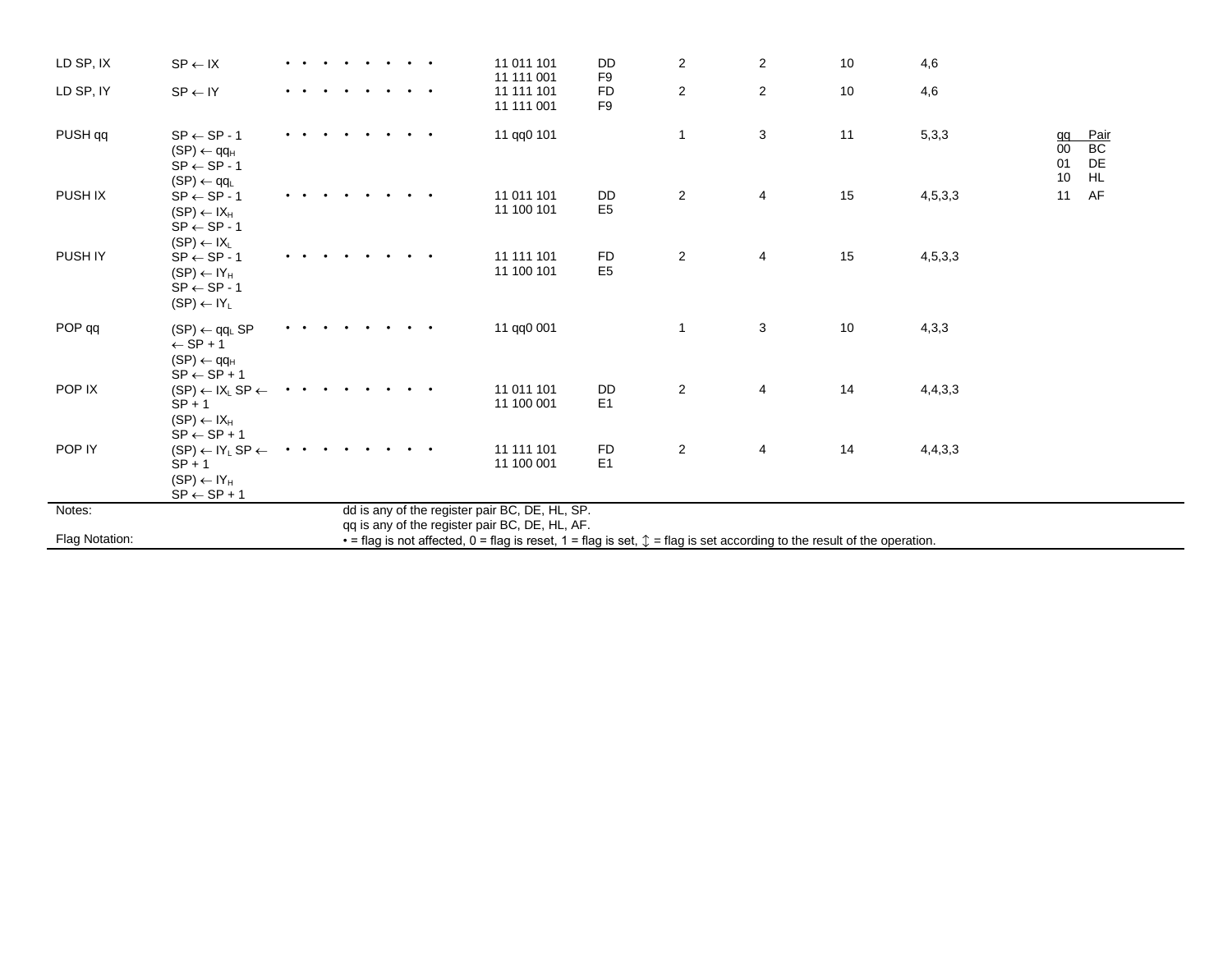# *Exchange, Block Transfer and Search Groups*

|                | Symbolic                                         | Flags                                                                              | Opcode                                                                                                                                       |                      | No.of                        | No.of M                      | No.of T        | <b>T</b> States         |                                   |
|----------------|--------------------------------------------------|------------------------------------------------------------------------------------|----------------------------------------------------------------------------------------------------------------------------------------------|----------------------|------------------------------|------------------------------|----------------|-------------------------|-----------------------------------|
| Mnemonic       | Operation                                        | S Z YF H XF P/V N C                                                                | 76 543 210                                                                                                                                   | Hex                  | <b>Bytes</b>                 | Cycles                       | <b>States</b>  |                         | Comments                          |
| EX DE, HL      | $DE \leftrightarrow HL$                          |                                                                                    | 11 101 011                                                                                                                                   | EB                   | -1                           | 1                            | 4              | 4                       |                                   |
| EX AF, AF'     | $AF \leftrightarrow AF'$                         |                                                                                    | 00 001 000                                                                                                                                   | ${\bf 08}$           | $\mathbf{1}$                 | $\mathbf{1}$                 | 4              | $\overline{\mathbf{4}}$ |                                   |
| <b>EXX</b>     | $BC \leftrightarrow BC'$                         |                                                                                    | 11 011 001                                                                                                                                   | D <sub>9</sub>       | $\overline{1}$               | $\mathbf{1}$                 | $\overline{4}$ | $\overline{4}$          |                                   |
|                | $DE \leftrightarrow DE'$                         |                                                                                    |                                                                                                                                              |                      |                              |                              |                |                         |                                   |
|                | $HL \leftrightarrow HL'$                         |                                                                                    |                                                                                                                                              |                      |                              |                              |                |                         |                                   |
| EX (SP), HL    | $(SP+1) \leftrightarrow H$                       |                                                                                    | 11 100 011                                                                                                                                   | E <sub>3</sub>       | $\mathbf{1}$                 | 5                            | 19             | 4, 3, 4, 3, 5           |                                   |
|                | $(SP) \leftrightarrow L$                         |                                                                                    |                                                                                                                                              |                      |                              |                              |                |                         |                                   |
| EX (SP), IX    | $(SP+1) \leftrightarrow IX_H$                    |                                                                                    | 11 011 101                                                                                                                                   | DD                   | $\mathbf 2$                  | 6                            | 23             | 4, 4, 3, 4, 3, 5        |                                   |
|                | $(SP) \leftrightarrow IX$                        |                                                                                    | 11 100 011                                                                                                                                   | E <sub>3</sub>       |                              |                              |                |                         |                                   |
| EX (SP), IY    | $(SP+1) \leftrightarrow IY_H$                    |                                                                                    | 11 111 101                                                                                                                                   | <b>FD</b>            | 2                            | 6                            | 23             | 4, 4, 3, 4, 3, 5        |                                   |
|                | $(SP) \leftrightarrow \mathsf{IY}_{\mathsf{L}}$  |                                                                                    | 11 100 011                                                                                                                                   | E <sub>3</sub>       |                              |                              |                |                         |                                   |
| LDI            | $(DE) \leftarrow (HL)$                           | $\mathbb{C}^3$<br>$\mathbb{C}^2$<br>$\Omega$<br>$0 -$                              | 11 101 101                                                                                                                                   | ED                   | $\overline{2}$               | 4                            | 16             | 4,4,3,5                 |                                   |
|                | $DE \leftarrow DE + 1$                           |                                                                                    | 10 100 000                                                                                                                                   | A0                   |                              |                              |                |                         |                                   |
|                | $HL \leftarrow HL + 1$                           |                                                                                    |                                                                                                                                              |                      |                              |                              |                |                         |                                   |
|                | $BC \leftarrow BC - 1$                           |                                                                                    |                                                                                                                                              |                      |                              |                              |                |                         |                                   |
| <b>LDIR</b>    | $(DE) \leftarrow (HL)$                           | $0 \quad \mathbb{C}^2$ 0 0 $\cdot$<br>$\mathbb{C}^1$<br>$\bullet$ $\bullet$        | 11 101 101                                                                                                                                   | ED                   | $\sqrt{2}$<br>$\overline{2}$ | 5<br>$\overline{\mathbf{4}}$ | 21             | 4, 4, 3, 5, 5           | if $BC \neq 0$                    |
|                | $DE \leftarrow DE + 1$                           |                                                                                    | 10 110 000                                                                                                                                   | B <sub>0</sub>       |                              |                              | 16             | 4,4,3,5                 | if $BC = 0$                       |
|                | $HL \leftarrow HL + 1$                           | Repeat until BC=0                                                                  |                                                                                                                                              |                      |                              |                              |                |                         |                                   |
|                | $BC \leftarrow BC - 1$                           |                                                                                    |                                                                                                                                              |                      |                              |                              |                |                         |                                   |
| <b>LDD</b>     | $(DE) \leftarrow (HL)$                           | $\mathbb{1}^2$ $\mathbb{1}^3$ 0 $\cdot$<br>$\uparrow^1$<br>$\Omega$                | 11 101 101<br>10 101 000                                                                                                                     | ED<br>A8             | 2                            | 4                            | 16             | 4,4,3,5                 |                                   |
|                | $DE \leftarrow DE - 1$                           |                                                                                    |                                                                                                                                              |                      |                              |                              |                |                         |                                   |
|                | $HL \leftarrow HL - 1$<br>$BC \leftarrow BC - 1$ |                                                                                    |                                                                                                                                              |                      |                              |                              |                |                         |                                   |
| LDDR           | $(DE) \leftarrow (HL)$                           | $\uparrow^1$ 0<br>$0\quad 0\quad \bullet$<br>$\bullet$ $\bullet$                   | 11 101 101                                                                                                                                   | ED                   | $\sqrt{2}$                   | 5                            | 21             | 4, 4, 3, 5, 5           | if $BC \neq 0$                    |
|                | $DE \leftarrow DE - 1$                           | $\mathbb{C}^2$                                                                     | 10 111 000                                                                                                                                   | B <sub>8</sub>       | $\overline{2}$               | $\overline{4}$               | 16             | 4,4,3,5                 | if $BC = 0$                       |
|                | $HL \leftarrow HL - 1$                           | Repeat until BC=0                                                                  |                                                                                                                                              |                      |                              |                              |                |                         |                                   |
|                | $BC \leftarrow BC - 1$                           |                                                                                    |                                                                                                                                              |                      |                              |                              |                |                         |                                   |
| <b>CPI</b>     | $A - (HL)$                                       | $\mathbb{C}^5$<br>$\mathbb{C}^4$<br>$\mathcal{L}^6$<br>$\mathbb{C}^3$<br>$1 \cdot$ | 11 101 101                                                                                                                                   | ED                   | $\overline{c}$               | 4                            | 16             | 4,4,3,5                 |                                   |
|                | $HL \leftarrow HL + 1$                           |                                                                                    | 10 100 001                                                                                                                                   | A1                   |                              |                              |                |                         |                                   |
|                | $BC \leftarrow BC - 1$                           |                                                                                    |                                                                                                                                              |                      |                              |                              |                |                         |                                   |
| <b>CPIR</b>    | A - (HL)                                         | $\mathbb{C}^5$<br>$\uparrow^3$<br>$\mathbb{T}^6$                                   | 11 101 101                                                                                                                                   | ED                   | 2                            | 5                            | 21             | 4, 4, 3, 5, 5           | if BC $\neq$ 0 and                |
|                | $HL \leftarrow HL + 1$                           |                                                                                    | 10 110 001                                                                                                                                   | <b>B1</b>            |                              |                              |                |                         | $A \neq (HL)$ .                   |
|                | $BC \leftarrow BC - 1$                           |                                                                                    |                                                                                                                                              |                      | 2                            | 4                            | 16             | 4,4,3,5                 | if $BC = 0$ or                    |
|                | Repeat until:                                    |                                                                                    |                                                                                                                                              |                      |                              |                              |                |                         | $A = (HL)$                        |
|                | $A = (HL)$ or                                    |                                                                                    |                                                                                                                                              |                      |                              |                              |                |                         |                                   |
|                | $BC = 0$                                         |                                                                                    |                                                                                                                                              |                      |                              |                              |                |                         |                                   |
| <b>CPD</b>     | A - (HL)                                         | $\uparrow^4$<br>$\mathbb{T}^6$<br>$\mathbb{L}^3$<br>$\mathbf{1}$                   | 11 101 101                                                                                                                                   | ED                   | 2                            | 4                            | 16             | 4,4,3,5                 |                                   |
|                | $HL \leftarrow HL - 1$                           |                                                                                    | 10 101 001                                                                                                                                   | A9                   |                              |                              |                |                         |                                   |
|                | $BC \leftarrow BC - 1$                           |                                                                                    |                                                                                                                                              |                      |                              |                              |                |                         |                                   |
| <b>CPDR</b>    | A - (HL)                                         | $\mathbb{C}^5$<br>$\uparrow^4$<br>$\mathbb{T}^6$<br>$\hat{\mathbb{C}}^3$           | 11 101 101<br>10 111 001                                                                                                                     | ED<br>B <sub>9</sub> | $\overline{2}$               | 5                            | 21             | 4, 4, 3, 5, 5           | if BC $\neq$ 0 and                |
|                | $HL \leftarrow HL - 1$<br>$BC \leftarrow BC - 1$ |                                                                                    |                                                                                                                                              |                      | $\overline{2}$               | 4                            | 16             | 4,4,3,5                 | $A \neq (HL)$ .<br>if $BC = 0$ or |
|                | Repeat until:                                    |                                                                                    |                                                                                                                                              |                      |                              |                              |                |                         | $A = (HL)$                        |
|                | $A = (HL)$ or                                    |                                                                                    |                                                                                                                                              |                      |                              |                              |                |                         |                                   |
|                | $BC = 0$                                         |                                                                                    |                                                                                                                                              |                      |                              |                              |                |                         |                                   |
| Notes:         |                                                  |                                                                                    | YF is a copy of bit 1 of A + last transferred byte, thus $(A + (HL))_1$                                                                      |                      |                              |                              |                |                         |                                   |
|                |                                                  | $\overline{a}$                                                                     | XF is a copy of bit 3 of A + last transferred byte, thus $(A + (HL))_3$                                                                      |                      |                              |                              |                |                         |                                   |
|                |                                                  |                                                                                    | P/V flag is 0 if the result of BC - $1 = 0$ , otherwise P/V = 1.                                                                             |                      |                              |                              |                |                         |                                   |
|                |                                                  | These flags are set as in CP (HL)                                                  |                                                                                                                                              |                      |                              |                              |                |                         |                                   |
|                |                                                  |                                                                                    | $5$ YF is copy of bit 1 of A - last compared address - H, thus (A - (HL) - H) <sub>1</sub> . H is as in F after the comparison.              |                      |                              |                              |                |                         |                                   |
|                |                                                  |                                                                                    | $6$ XF is copy of bit 3 of A - last compared address - H, thus $(A - (HL) - H)$ <sub>3</sub> . H is as in F after the comparison.            |                      |                              |                              |                |                         |                                   |
| Flag Notation: |                                                  |                                                                                    | $\bullet$ = flag is not affected, 0 = flag is reset, 1 = flag is set, $\updownarrow$ = flag is set according to the result of the operation. |                      |                              |                              |                |                         |                                   |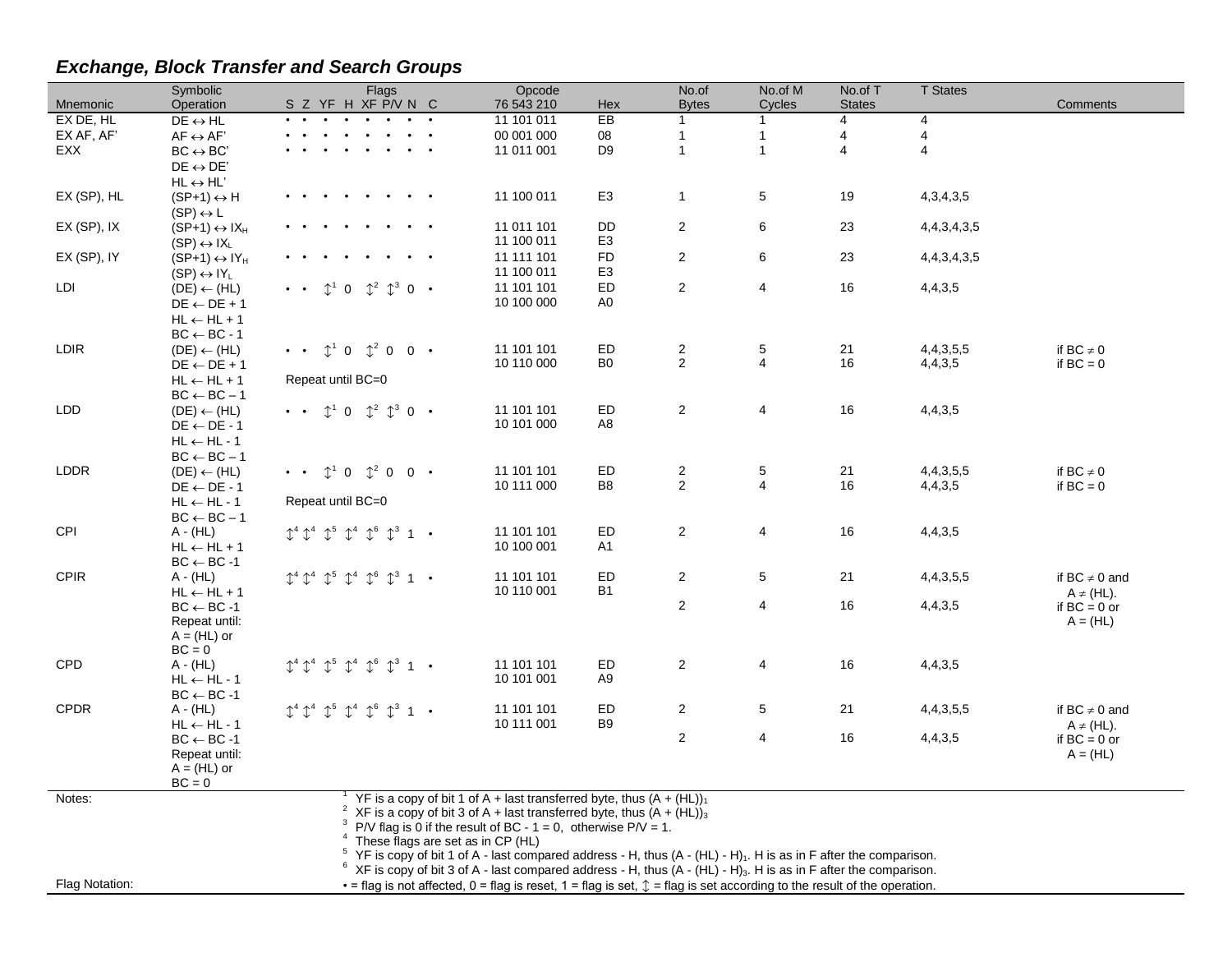|                   | Symbolic                               | Flags                                                                                                                       | Opcode                                                                      | No.of          | No.of M                 | No.of T        | <b>T</b> States  |                                       |
|-------------------|----------------------------------------|-----------------------------------------------------------------------------------------------------------------------------|-----------------------------------------------------------------------------|----------------|-------------------------|----------------|------------------|---------------------------------------|
| Mnemonic          | Operation                              | S Z YF H XF P/V N C                                                                                                         | 76 543 210<br>Hex                                                           | <b>Bytes</b>   | Cycles                  | <b>States</b>  |                  | <b>Comments</b>                       |
| ADD A, r          | $A \leftarrow A + r$                   | $\updownarrow \updownarrow$<br>$\downarrow$<br>I<br>$0 \quad \updownarrow$<br>$\vee$                                        | 10 000 r                                                                    | $\mathbf{1}$   | 1                       | $\overline{4}$ | 4                | Reg.<br>Reg.<br>D                     |
| ADD A, p*         | $A \leftarrow A + p$                   | $\vee$<br>I<br>$\mathbb{T}$<br>$\mathbb{C}$<br>$\mathbb{T}$<br>$\hat{I}$<br>$\mathbf 0$                                     | 11 011 101<br><b>DD</b>                                                     | $\overline{2}$ | $\mathbf 2$             | 8              | 4,4              | $\, {\bf B}$<br>000 B<br>000          |
|                   |                                        |                                                                                                                             | 10 000 p                                                                    |                |                         |                |                  | 001 C<br>001 C                        |
| ADD A, q*         | $A \leftarrow A + q$                   | $\updownarrow$<br>$\vee$<br>I<br>↥<br>↥<br>$0 \quad \updownarrow$                                                           | <b>FD</b><br>11 111 101                                                     | $\overline{2}$ | 2                       | 8              | 4,4              | 010 D<br>010 D                        |
| ADD A, n          |                                        |                                                                                                                             | 10000 q<br>11 000 110                                                       | $\overline{2}$ | $\overline{2}$          | $\overline{7}$ | 4,3              | 011 E<br>011 E<br>100 H<br>100 $IX_H$ |
|                   | $A \leftarrow A + n$                   | $0 \t 1$<br>I<br>$\updownarrow$<br>$\mathbbm{1}$<br>⇕<br>$\vee$                                                             | $\leftarrow$ n $\rightarrow$                                                |                |                         |                |                  | 101 L<br>101 $IX_L$                   |
| ADD A, (HL)       | $A \leftarrow A + (HL)$                | I<br>$\updownarrow$<br>$\mathbb{I}$<br>⇕<br>↥<br>V<br>$\mathbf{0}$                                                          | 10 000 110                                                                  | $\mathbf{1}$   | $\overline{\mathbf{c}}$ | $\overline{7}$ | 4,3              | 111 A<br>111 A                        |
| $ADD A, (IX + d)$ | $A \leftarrow A + (IX + d)$            | $\updownarrow$<br>$\updownarrow$<br>$\vee$<br>I<br>$\updownarrow$<br>$0 \quad \mathcal{I}$                                  | 11 011 101<br><b>DD</b>                                                     | 3              | $\overline{5}$          | 19             | 4,4,3,5,3        |                                       |
|                   |                                        |                                                                                                                             | 10 000 110                                                                  |                |                         |                |                  |                                       |
|                   |                                        |                                                                                                                             | $\leftarrow$ d $\rightarrow$                                                |                |                         |                |                  |                                       |
| ADD A, $(IV + d)$ | $A \leftarrow A + (IY + d)$            | $\begin{array}{cccc}\n\updownarrow & \updownarrow & \updownarrow\n\end{array}$<br>$\updownarrow$<br>$\updownarrow$<br>V 0 1 | 11 111 101<br>FD.                                                           | 3              | 5                       | 19             | 4, 4, 3, 5, 3    |                                       |
|                   |                                        |                                                                                                                             | 10 000 110                                                                  |                |                         |                |                  |                                       |
|                   |                                        |                                                                                                                             | $\leftarrow$ d $\rightarrow$                                                |                |                         |                |                  |                                       |
| ADC A, s          | $A \leftarrow A + s + CY$              | ↥<br>V<br>$\mathbf 0$                                                                                                       | 001                                                                         |                |                         |                |                  | s is any of r, n, (HL),               |
| SUB A, s          | $A \leftarrow A - s$                   | $\mathbbm{1}$<br>$\mathbb{C}$<br>$\mathbb{T}$<br>$\mathbb{C}$<br>↥<br>V<br>$\mathbf{1}$                                     | 010                                                                         |                |                         |                |                  | $(IX+d), (IY+d), p, q$                |
| SBC A, s          | $A \leftarrow A - s - CY$              | $\updownarrow$<br>$\mathbb{I}$<br>$\mathbb{C}$<br>$\hat{v}$<br>V<br>$\hat{r}$<br>$\mathbf{1}$                               | 011                                                                         |                |                         |                |                  | as shown for the ADD                  |
| AND <sub>s</sub>  | $A \leftarrow A AND s$                 | $\mathbb{C}$<br>$\mathbb{C}$<br>P<br>$\mathbf{0}$<br>$\mathbf{1}$<br>Ĵ.<br>$\overline{0}$                                   | 100                                                                         |                |                         |                |                  | instruction. The                      |
| OR <sub>s</sub>   | $A \leftarrow A \text{ OR } s$         | $\mathbb{C}$<br>$\mathbb{I}$<br>$\Omega$<br>$\mathbb{C}$<br>P<br>$0\quad 0$                                                 | 110                                                                         |                |                         |                |                  | underlined bits replace               |
| XOR <sub>s</sub>  | $\mathsf{A}\leftarrow\mathsf{A}$ XOR s | $\mathbb{C}$<br>$\updownarrow$<br>$\mathbb{T}$<br>$\mathbf 0$<br>$\mathbb{C}$<br>P<br>$0\quad 0$                            | 101                                                                         |                |                         |                |                  | the underlined bits in                |
| CP <sub>s</sub>   | $A - s$                                | $\updownarrow$<br>$\mathbb{C}^1$<br>$\mathbb{C}$<br>$\vee$<br>$\hat{L}^1$<br>$\uparrow$<br>$1 \quad \hat{ }$                | 111                                                                         |                |                         |                |                  | the ADD set.                          |
| INC r             | $r \leftarrow r + 1$                   | I<br>$\updownarrow$<br>$\updownarrow$<br>$\vee$<br>$\mathbb{C}$<br>$0 \cdot$                                                | 00 r 100                                                                    | 1              | $\mathbf{1}$            | 4              | 4                |                                       |
| $INC p^*$         | $p \leftarrow p + 1$                   | $I$ $I$<br>$\mathbb{C}$<br>$\mathbb{C}$<br>$\mathbb{C}$<br>$\vee$<br>$0 \cdot$                                              | 11 011 101<br><b>DD</b>                                                     | $\overline{2}$ | $\overline{2}$          | 8              | 4,4              | Reg.<br>q                             |
|                   |                                        |                                                                                                                             | 00 p 100                                                                    |                |                         |                |                  | B<br>000                              |
| INC $q^*$         | $q \leftarrow q + 1$                   | $\vee$<br>I<br>$\mathbb{C}$<br>⇕<br>$0 \cdot$<br>↥                                                                          | <b>FD</b><br>11 111 101                                                     | 2              | $\overline{2}$          | 8              | 4,4              | 001 C                                 |
| INC (HL)          |                                        |                                                                                                                             | 00 q 100<br>00 110 100                                                      | $\mathbf{1}$   |                         | 11             | 4,4,3            | 010 D<br>011 E                        |
|                   | $(HL) \leftarrow (HL) + 1$             | I<br>$\mathbb{T}$<br>1<br>V<br>$0 \cdot$<br>Ĵ.                                                                              | 11 011 101<br><b>DD</b>                                                     | 3              | 3<br>6                  | 23             | 4, 4, 3, 5, 4, 3 | 100 $IY_H$                            |
| $INC (IX + d)$    | $(X + d) \leftarrow$<br>$(IX + d) + 1$ | $\hat{L}$<br>$\mathbb{C}$<br>$\vee$<br>$\mathbb{I}$<br>$0 \cdot$<br>I                                                       | 00 110 100                                                                  |                |                         |                |                  | 101 $IY_L$                            |
|                   |                                        |                                                                                                                             | $\leftarrow$ d<br>$\rightarrow$                                             |                |                         |                |                  | 111 A                                 |
| $INC (IY + d)$    | $(Y + d) \leftarrow$                   | I<br>$\hat{I}$<br>$\mathbb{T}$<br>$V0$ .<br>$\mathbb{I}$                                                                    | 11 111 101<br><b>FD</b>                                                     | 3              | 6                       | 23             | 4, 4, 3, 5, 4, 3 |                                       |
|                   | $(1Y + d) + 1$                         |                                                                                                                             | 00 110 100                                                                  |                |                         |                |                  |                                       |
|                   |                                        |                                                                                                                             | $\leftarrow$ d<br>$\rightarrow$                                             |                |                         |                |                  |                                       |
| DEC <sub>m</sub>  | $m \leftarrow m - 1$                   | $\updownarrow$<br>$V1$ .<br>$I \downarrow \uparrow$<br>$\hat{I}$                                                            | 101                                                                         |                |                         |                |                  | m is any of r, p, q, $(HL)$ ,         |
|                   |                                        |                                                                                                                             |                                                                             |                |                         |                |                  | $(IX+d)$ , $(IV+d)$ , as shown        |
|                   |                                        |                                                                                                                             |                                                                             |                |                         |                |                  | for the INC instruction.              |
|                   |                                        |                                                                                                                             |                                                                             |                |                         |                |                  | DEC same format and                   |
|                   |                                        |                                                                                                                             |                                                                             |                |                         |                |                  | states as INC. Replace                |
|                   |                                        |                                                                                                                             |                                                                             |                |                         |                |                  | 100 with 101 in opcode.               |
| Notos:            |                                        |                                                                                                                             | YE and YE are copied from the operand $(c)$ not from the result of $(A, c)$ |                |                         |                |                  |                                       |

## *8 bit Arithmetic and Logical Group*

| Notes:         | $\pm$ XF and YF are copied from the operand (s), not from the result of (A - s).                                                                  |
|----------------|---------------------------------------------------------------------------------------------------------------------------------------------------|
|                | The V symbol in the P/V flag column indicates that the P/V flags contains the overflow of the operation. Similarly the P symbol indicates parity. |
| Flag Notation: | $\cdot$ = flag is not affected, 0 = flag is reset, 1 = flag is set, $\hat{L}$ = flag is set according to the result of the operation.             |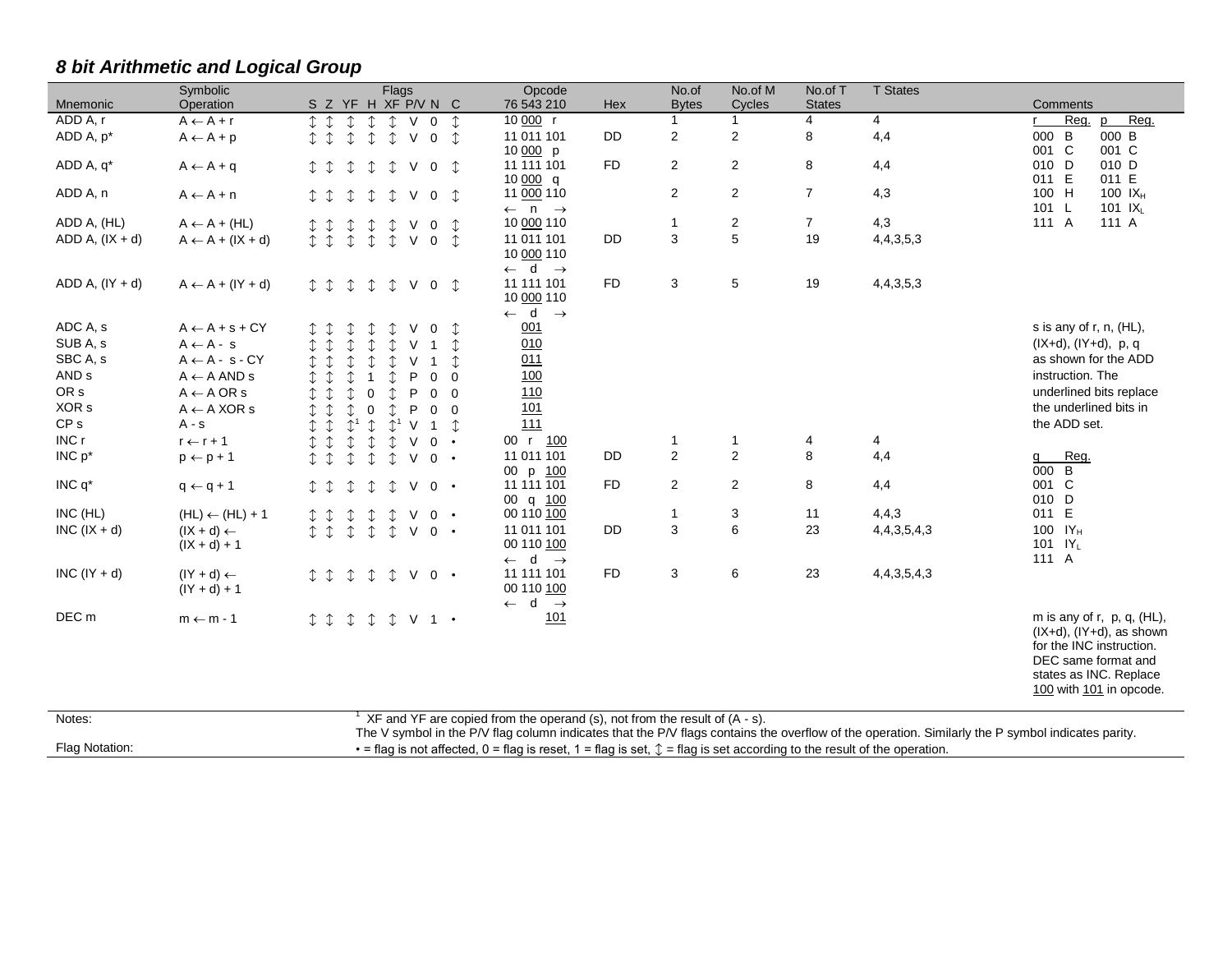### *16 bit Arithmetic Group*

|               | Symbolic                     | Flags                                                                                                                      | Opcode                   | No.of        | No.of M        | No.of T       | <b>T</b> States |                 |
|---------------|------------------------------|----------------------------------------------------------------------------------------------------------------------------|--------------------------|--------------|----------------|---------------|-----------------|-----------------|
| Mnemonic      | Operation                    | S Z YF H XF P/V N C                                                                                                        | <b>Hex</b><br>76 543 210 | <b>Bytes</b> | Cycles         | <b>States</b> |                 | Comments        |
| ADD HL, ss    | $HL \leftarrow HL + ss$      | $\mathbb{C}^2$<br>$\mathbb{C}^2$ $\mathbb{C}^2$ .<br>$\wedge$<br>$\mathbf 0$<br>$\bullet$ $\bullet$                        | 00 ss1 001               |              |                | 11            | 4,4,3           | Reg.<br>SS      |
| ADC HL, ss    | $HL \leftarrow HL + ss + CY$ | $\updownarrow^1 \updownarrow^1 \updownarrow^2 \updownarrow^2 \updownarrow^2 \updownarrow^2 V^1$<br>$\uparrow$<br>$\Omega$  | ED.<br>11 101 101        | 2            | 4              | 15            | 4,4,4,3         | BC<br>00        |
|               |                              |                                                                                                                            | 01 ss1 010               |              |                |               |                 | DE<br>01        |
| SBC HL, ss    | $HL \leftarrow HL - ss - CY$ | $\updownarrow^1 \updownarrow^1$ $\updownarrow^2$ $\updownarrow^2$ $\updownarrow^2$ $\vee$ <sup>1</sup> 1<br>$\mathbb{C}^1$ | ED.<br>11 101 101        | 2            | 4              | 15            | 4,4,4,3         | <b>HL</b><br>10 |
|               |                              |                                                                                                                            | 01 ss0 010               |              |                |               |                 | <b>SP</b><br>11 |
| ADD IX, pp    | $IX \leftarrow IX + pp$      | $\mathbb{C}^2$ $\mathbb{C}^2$ $\mathbb{C}^2$ .<br>$0 \quad \mathbb{C}^1$<br>$\bullet$ $\bullet$                            | <b>DD</b><br>11 011 101  | 2            | 4              | 15            | 4,4,4,3         |                 |
|               |                              |                                                                                                                            | 00 pp1 001               |              |                |               |                 | Reg.<br>pp      |
| ADD IY, rr    | $IY \leftarrow IY + rr$      | $\mathbb{1}^2$ $\mathbb{1}^2$ $\mathbb{1}^2$ .<br>$0 \quad \mathbb{C}^1$<br>$\bullet$ $\bullet$                            | <b>FD</b><br>11 111 101  | 2            | 4              | 15            | 4,4,4,3         | BC<br>00        |
|               |                              |                                                                                                                            | 00 rr1 001               |              |                |               |                 | DE<br>01        |
| INC ss        | $ss \leftarrow ss + 1$       | $\cdot$ $\cdot$                                                                                                            | 00 ss0 011               |              |                | 6             | 6               | IX<br>10        |
| INC IX        | $IX \leftarrow IX + 1$       | $\bullet$ $\bullet$<br>$\bullet$<br>$\bullet$                                                                              | <b>DD</b><br>11 011 101  | 2            | $\overline{2}$ | 10            |                 | <b>SP</b><br>11 |
|               |                              |                                                                                                                            | 00 100 011<br>23         |              |                |               |                 |                 |
| <b>INC IY</b> | $IY \leftarrow IY + 1$       | $\bullet$ $\bullet$<br>$\cdot$ $\cdot$                                                                                     | <b>FD</b><br>11 111 101  | 2            | $\overline{2}$ | 10            | 4,6             | Reg.<br>rr.     |
|               |                              |                                                                                                                            | 23<br>00 100 011         |              |                |               |                 | <b>BC</b><br>00 |
| DEC ss        | $ss \leftarrow ss - 1$       | $\bullet$ $\bullet$                                                                                                        | 00 ss1 011               |              |                | 6             | 6               | DE<br>01        |
| DEC IX        | $IX \leftarrow IX - 1$       | $\cdot$ $\cdot$<br>$\ddot{\phantom{a}}$<br>$\bullet$<br>$\bullet$                                                          | <b>DD</b><br>11 011 101  | 2            | $\overline{2}$ | 10            | 4,6             | IY<br>10        |
|               |                              |                                                                                                                            | 2B<br>00 101 011         |              |                |               |                 | <b>SP</b><br>11 |
| DEC IY        | $IY \leftarrow IY - 1$       | $\cdot$ $\cdot$<br>$\cdot$ $\cdot$<br>$\bullet$<br>$\bullet$ $\bullet$                                                     | <b>FD</b><br>11 111 101  | 2            | $\overline{2}$ | 10            | 4,6             |                 |
|               |                              |                                                                                                                            | 2B<br>00 101 011         |              |                |               |                 |                 |

Notes:<br>16 bit additions are performed by first adding the two low order eight bits, and then the two high order eight bits.<br><sup>2</sup> Indicates the flag is affected by the 8 bit addition of the high order eight bits<br><sup>2</sup> Indicat

#### *General Purpose Arithmetic and CPU Control Groups*

|                   | Symbolic                        |                              | Flags                                                    |                     | Opcode                                                                         |                | No.of          | No.of M        | No.of T       | <b>T States</b>                                                                                                                            |                        |
|-------------------|---------------------------------|------------------------------|----------------------------------------------------------|---------------------|--------------------------------------------------------------------------------|----------------|----------------|----------------|---------------|--------------------------------------------------------------------------------------------------------------------------------------------|------------------------|
| Mnemonic          | Operation                       |                              | S Z YF H XF P/V N C                                      |                     | 76 543 210                                                                     | Hex            | <b>Bytes</b>   | Cycles         | <b>States</b> |                                                                                                                                            | Comments               |
| DAA               | Adjust A                        | $\updownarrow^1$<br>I        | $\textcolor{black}{\updownarrow}^1$<br>P<br>$\mathbb{I}$ | $\bullet$           | 00 100 111                                                                     | 27             |                |                | 4             | 4                                                                                                                                          |                        |
|                   |                                 |                              |                                                          |                     |                                                                                |                |                |                |               |                                                                                                                                            |                        |
| <b>CPL</b>        | $A \leftarrow A$                |                              |                                                          |                     | 00 101 111                                                                     | 2F             |                |                | 4             | 4                                                                                                                                          | One's complement.      |
| NEG <sup>4</sup>  | $A \leftarrow 0 - A$            | $\mathbb{C}^1$ $\uparrow$    | $\uparrow^1$                                             |                     | 11 101 101                                                                     | <b>ED</b>      | $\overline{2}$ | 2              | 8             | 4,4                                                                                                                                        | Two's complement.      |
|                   |                                 |                              |                                                          |                     | 01 000 100                                                                     | 44             |                |                |               |                                                                                                                                            |                        |
| <b>CCF</b>        | $CY \leftarrow CY$              |                              | $\uparrow^2$ $\uparrow^1$                                | $\Omega$            | 00 111 111                                                                     | 3F             |                |                | 4             | 4                                                                                                                                          | Complement carry flag. |
| <b>SCF</b>        | $CY \leftarrow 1$               | $\bullet$ $\qquad$ $\bullet$ | $\Omega$                                                 |                     | 00 110 111                                                                     | 37             |                |                |               |                                                                                                                                            |                        |
| <b>NOP</b>        | No operations                   |                              |                                                          |                     | 00 000 000                                                                     | 00             |                |                |               |                                                                                                                                            |                        |
| <b>HALT</b>       | CPU halted                      |                              |                                                          |                     | 01 110 110                                                                     | 76             |                |                |               |                                                                                                                                            |                        |
| DI <sup>3</sup>   | IFF <sub>1</sub> $\leftarrow$ 0 |                              | $\bullet$                                                | $\bullet$ $\bullet$ | 11 110 011                                                                     | F <sub>3</sub> |                |                |               |                                                                                                                                            |                        |
|                   | IFF <sub>2</sub> $\leftarrow$ 0 |                              |                                                          |                     |                                                                                |                |                |                |               |                                                                                                                                            |                        |
| $EI^3$            | IFF <sub>1</sub> $\leftarrow$ 1 |                              |                                                          | $\bullet$ $\bullet$ | 11 111 011                                                                     | FB             | 1              |                | 4             | 4                                                                                                                                          |                        |
|                   | IFF <sub>2</sub> $\leftarrow$ 1 |                              |                                                          |                     |                                                                                |                |                |                |               |                                                                                                                                            |                        |
| IM O <sup>4</sup> | Set interrupt mode              |                              |                                                          | $\bullet$ $\bullet$ | 11 101 101                                                                     | ED             | $\overline{2}$ | $\overline{2}$ | 8             | 4,4                                                                                                                                        |                        |
|                   |                                 |                              |                                                          |                     | 01 000 110                                                                     | 46             |                |                |               |                                                                                                                                            |                        |
| IM $14$           | Set interrupt mode              |                              |                                                          |                     | 11 101 101                                                                     | ED             | 2              | 2              | 8             | 4,4                                                                                                                                        |                        |
|                   |                                 |                              |                                                          |                     | 01 010 110                                                                     | 56             |                |                |               |                                                                                                                                            |                        |
| IM $2^4$          | Set interrupt mode              | $\cdot$ $\cdot$              |                                                          |                     | 11 101 101                                                                     | ED<br>5E       | $\overline{2}$ | $\overline{2}$ | 8             | 4,4                                                                                                                                        |                        |
| Notes:            |                                 |                              |                                                          |                     | 01 011 110<br>XF and YF are a copy of bit 5 and 3 of register A                |                |                |                |               |                                                                                                                                            |                        |
|                   |                                 |                              |                                                          |                     | H contains the previous carry state (after instruction $H \leftrightarrow C$ ) |                |                |                |               |                                                                                                                                            |                        |
|                   |                                 |                              |                                                          |                     | No interrupts are issued directly after a DI or EI.                            |                |                |                |               |                                                                                                                                            |                        |
|                   |                                 |                              |                                                          |                     | This instruction has other unofficial opcodes, see Opcodes list.               |                |                |                |               |                                                                                                                                            |                        |
| Flag Notation:    |                                 |                              |                                                          |                     |                                                                                |                |                |                |               | $\cdot$ = flag is not affected, 0 = flag is reset, 1 = flag is set, $\updownarrow$ = flag is set according to the result of the operation. |                        |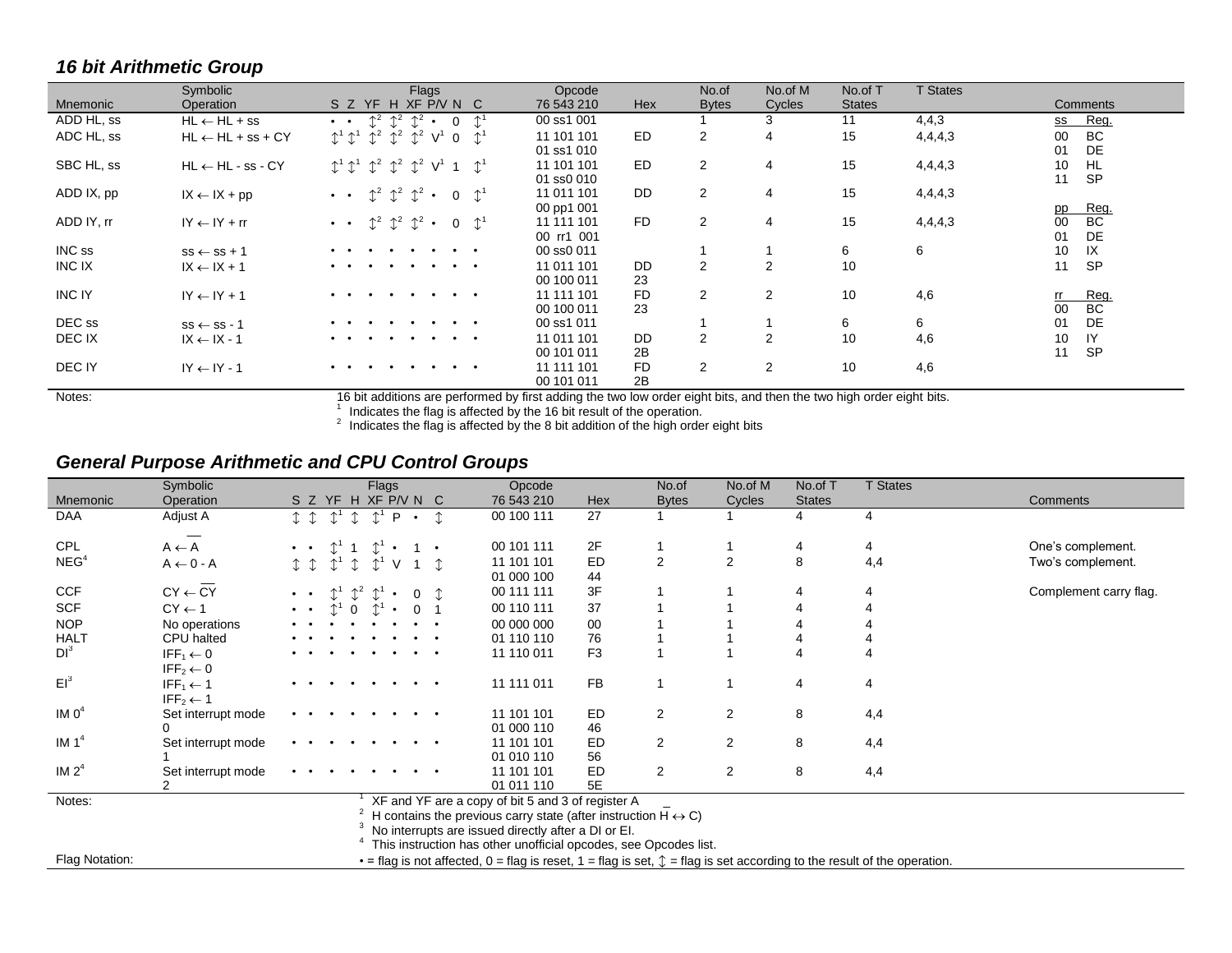## *Rotate and Shift Group*

| Mnemonic                  | Symbolic<br>Operation                                                                  | Flags<br>S Z YF H XF P/V N C                                                                                                           | Opcode<br>76 543 210                                                                                 | Hex             | No. of<br><b>Bytes</b> | No. of M<br>Cycles | No. of T<br><b>States</b> | <b>T</b> States  | Comments               |
|---------------------------|----------------------------------------------------------------------------------------|----------------------------------------------------------------------------------------------------------------------------------------|------------------------------------------------------------------------------------------------------|-----------------|------------------------|--------------------|---------------------------|------------------|------------------------|
| <b>RLCA</b>               | <b>CYH7-0-</b>                                                                         | $\hat{r}$<br>$\hat{r}$<br>$\overline{0}$<br>$\mathbf 0$<br>$\mathbb{C}$<br>$\bullet$ $\qquad$ $\bullet$                                | 00 000 111                                                                                           | $\overline{07}$ | $\mathbf 1$            |                    | 4                         | $\overline{4}$   |                        |
| <b>RLA</b>                | $\sqrt{\text{C}Y}$ + $\sqrt{7}-0$                                                      | $\updownarrow$<br>$\uparrow$<br>$\Omega$<br>↑<br>$\Omega$                                                                              | 00 010 111                                                                                           | 17              | $\overline{1}$         |                    | 4                         | $\overline{A}$   |                        |
| <b>RRCA</b>               | $\sqrt{7-10}$ $\pm$ CY                                                                 | $\hat{\mathbb{I}}$<br>$\hat{r}$<br>$\Omega$<br>$\mathbf 0$                                                                             | 00 001 111                                                                                           | 0F              | $\overline{1}$         |                    | 4                         | 4                |                        |
| <b>RRA</b>                | $\sqrt{7-10+CV}$                                                                       | $\mathbb{C}$<br>$\Omega$<br>↑<br>$\Omega$                                                                                              | 00 011 111                                                                                           | 1F              | $\mathbf{1}$           |                    | 4                         | 4                |                        |
| RLC r                     | <b>CYI+7-0-</b>                                                                        | $I$ $I$<br>↥<br>Ĵ.<br>$\Omega$<br>Ĵ.<br>P<br>$\Omega$                                                                                  | 11 001 011<br>00 000 r                                                                               | CB              | 2                      | $\overline{2}$     | 8                         | 4,4              | Reg.<br>r.<br>000<br>B |
| RLC (HL)                  | <b>CYP+12<del>00</del>P</b>                                                            | $I$ $I$<br>$\mathbb{C}$<br>$\mathbbm{1}$<br>$\mathbf 0$<br>P<br>$\overline{0}$                                                         | 11 001 011<br>00 000 110                                                                             | CB              | 2                      | 4                  | 15                        | 4,4,4,3          | 001 C<br>010 D         |
| $RLC$ ( $IX + d$ )        | <b>CYP+ 7+ 0P</b>                                                                      | I<br>$\mathbb{I}$<br>$\mathbf 0$<br>$\mathbb{I}$<br>P<br>$\overline{0}$<br>$\mathbb{I}$                                                | 11 011 101<br>11 001 011                                                                             | <b>DD</b><br>CB | 4                      | 6                  | 23                        | 4, 4, 3, 5, 4, 3 | 011 E<br>100 H         |
| $RLC (IY + d)$            | $CVI + T \rightarrow T$                                                                | I<br>$\updownarrow$<br>$\updownarrow$<br>P<br>$\mathbf 0$<br>$\mathbb{C}$<br>$\overline{0}$                                            | $\leftarrow$ d $\rightarrow$<br>00 000 110<br>11 111 101<br>11 001 011                               | <b>FD</b><br>CB | 4                      | 6                  | 23                        | 4, 4, 3, 5, 4, 3 | 101 L<br>111 A         |
| LD $r, RLC$ ( $IX + d$ )* | $r \leftarrow (IX + d)$<br>RLC r                                                       | ⇕<br>$\updownarrow$<br>P<br>I<br>0<br>$\overline{0}$<br>↥                                                                              | $\leftarrow$ d $\rightarrow$<br>00 000 110<br>11 011 101<br>11 001 011                               | <b>DD</b><br>CB | 4                      | 6                  | 23                        | 4, 4, 3, 5, 4, 3 |                        |
| LD $r, RLC$ (IY + d)*     | $(IX + d) \leftarrow r$<br>$r \leftarrow (lY + d)$<br>RLC r<br>$(1Y + d) \leftarrow r$ | $\mathbb{C}$<br>P<br>$T$ $T$<br>$\mathbb{T}$<br>$\mathbf 0$<br>$\overline{0}$<br>↥                                                     | $\leftarrow$ d $\rightarrow$<br>00 000 r<br>11 111 101<br>11 001 011<br>$\leftarrow$ d $\rightarrow$ | <b>FD</b><br>CB | 4                      | 6                  | 23                        | 4, 4, 3, 5, 4, 3 |                        |
| RL <sub>m</sub>           | $\sqrt{\text{CY}+\text{7}-\text{7}}$                                                   | ↥<br>P<br>$\mathbf 0$<br>0                                                                                                             | 00 000 r<br>010                                                                                      |                 |                        |                    |                           |                  | Instruction format     |
| RRC <sub>m</sub>          | $\sqrt{7-10}$ $\sqrt{CN}$                                                              | ↥<br>⇕<br>Ĵ.<br>0<br>P<br>0                                                                                                            | 001                                                                                                  |                 |                        |                    |                           |                  | and states are the     |
| RR <sub>m</sub>           | $\sqrt{7-10+CV}$                                                                       | $\mathbb{I}$<br>$\Omega$<br>↑<br>P<br>0                                                                                                | 011                                                                                                  |                 |                        |                    |                           |                  | same as RLC.           |
| SLA <sub>m</sub>          | CYH-7←0+0                                                                              | $\hat{L}$<br>$\Omega$<br>$\Omega$                                                                                                      | 100                                                                                                  |                 |                        |                    |                           |                  | Replace 000 with       |
| SLL m <sup>*</sup>        | CYH7←1                                                                                 | $\updownarrow$<br>Ĵ.<br>0<br>P<br>0                                                                                                    | <u>110</u>                                                                                           |                 |                        |                    |                           |                  | new number.            |
| SRA <sub>m</sub>          | <u>⊬দেনো</u> +তেপ                                                                      | $\hat{\mathbb{I}}$<br>0<br>P<br>0                                                                                                      | <u>101</u>                                                                                           |                 |                        |                    |                           |                  |                        |
| SRL <sub>m</sub>          | 0→[7-->0]→[CY]                                                                         | $\hat{\mathbb{I}}$<br>$\mathbb{C}$<br>$\mathbb{C}$<br>$\mathbf 0$<br>$\mathbb{C}$<br>P<br>0                                            | 111                                                                                                  |                 |                        |                    |                           |                  |                        |
| <b>RLD</b>                | <u> एञ्जुक्</u><br>0347                                                                | $T$ $T$<br>$\mathbf 0$<br>$\mathbb{T}$<br>P<br>$0 \cdot$<br>$\mathfrak{I}$                                                             | 11 101 101<br>01 101 111                                                                             | ED<br>6F        | $\overline{2}$         | $\,$ 5 $\,$        | 18                        | 4,4,3,4,3        |                        |
| <b>RRD</b>                | ΉŪ<br>केलिंग<br>03147<br>സ്<br>А                                                       | I<br>$\mathbb{T}$<br>$\mathbf 0$<br>$\mathbb{C}$<br>P<br>$0 \cdot$                                                                     | 11 101 101<br>01 100 111                                                                             | ED<br>67        | $\overline{2}$         | $\,$ 5 $\,$        | 18                        | 4,4,3,4,3        |                        |
| Notes:                    |                                                                                        | The P symbol in the P/V flag column indicates that the P/V flags contains the parity of the result.                                    |                                                                                                      |                 |                        |                    |                           |                  |                        |
| Flag Notation:            |                                                                                        | $\cdot$ = flag is not affected, 0 = flag is reset, 1 = flag is set, $\uparrow$ = flag is set according to the result of the operation. |                                                                                                      |                 |                        |                    |                           |                  |                        |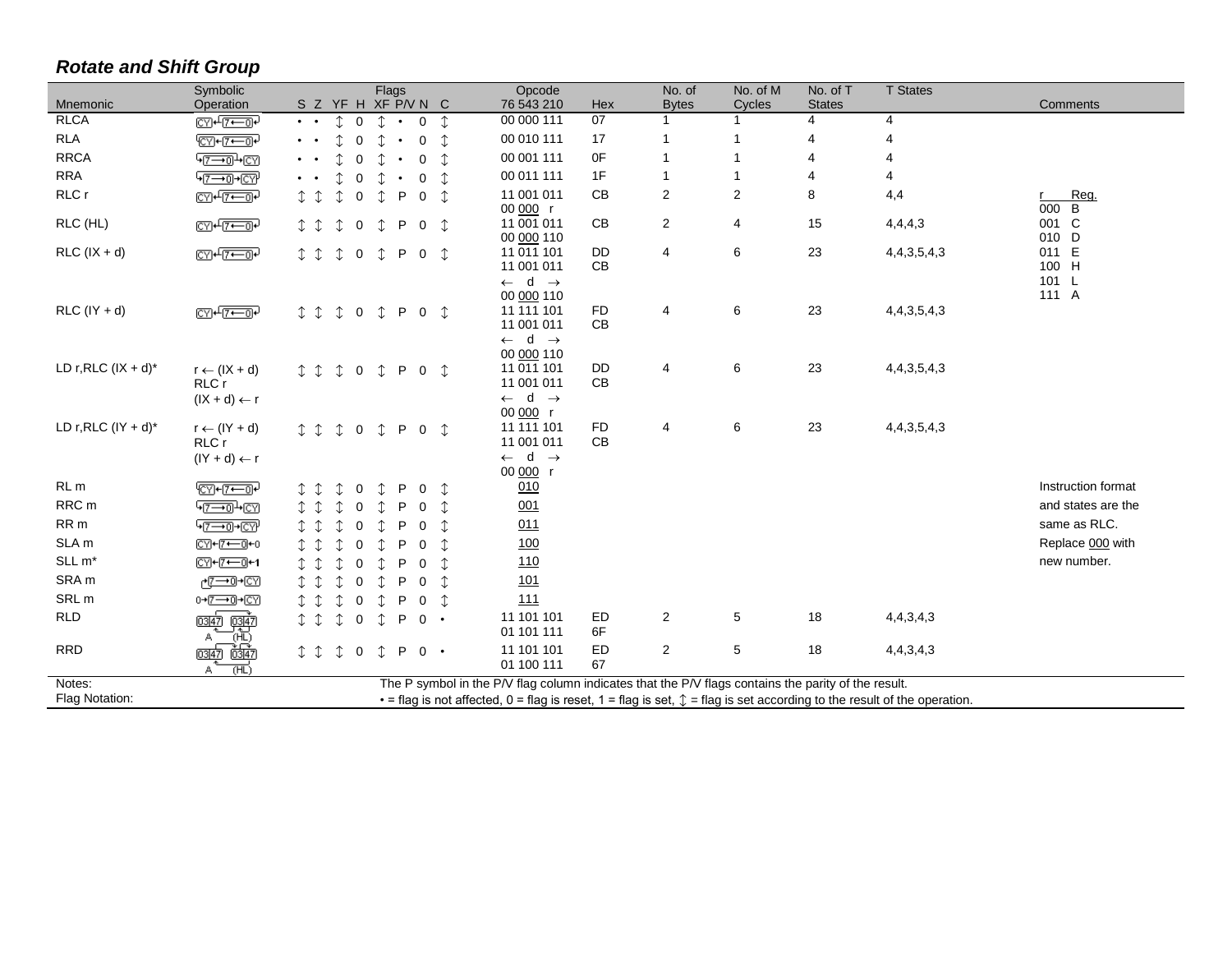| Mnemonic                  | Symbolic<br>Operation                                                    | Flags<br>S Z YF H XF P/V N C                                                                                                                                                                                                                                                                                                                       | Opcode<br>76 543 210                                                 | Hex              | No. of<br><b>Bytes</b>  | No. of M<br>Cycles | No. of T<br><b>States</b> | <b>T</b> States  | Comments                                                                                      |
|---------------------------|--------------------------------------------------------------------------|----------------------------------------------------------------------------------------------------------------------------------------------------------------------------------------------------------------------------------------------------------------------------------------------------------------------------------------------------|----------------------------------------------------------------------|------------------|-------------------------|--------------------|---------------------------|------------------|-----------------------------------------------------------------------------------------------|
| BIT b, r                  | $\overline{\phantom{a}}$<br>$Z \leftarrow r_b$                           | $I^1$<br>$\int^{2}$ 1<br>$\mathbb{T}^3$<br>$\updownarrow^4 0$ .                                                                                                                                                                                                                                                                                    | 11 001 011<br>01 b r                                                 | $\overline{CB}$  | $\overline{2}$          | $\overline{2}$     | 8                         | 4,4              | Reg.<br>000 B                                                                                 |
| BIT b, (HL)               | $Z \leftarrow (HL)_b$                                                    | $\mathbb{C}^3$<br>$\mathbb{C}^4$<br>$\mathcal{L}^2$<br>$\mathbb{C}^1$<br>$\overline{1}$<br>$0 \cdot$                                                                                                                                                                                                                                               | 11 001 011<br>01 b 110                                               | $\mathsf{CB}$    | $\mathbf{2}$            | $\mathbf{3}$       | 12                        | 4,4,4            | 001 C<br>010 D                                                                                |
| BIT b, $(IX + d)^{5}$     | $Z \leftarrow (IX + d)_b$                                                | $\textcolor{red}{\updownarrow}^2$ 1<br>$\mathbb{C}^3$ $\mathbb{C}^4$ 0 $\cdot$<br>$I^1$                                                                                                                                                                                                                                                            | 11 011 101<br>11 001 011<br>$\leftarrow$ d $\rightarrow$             | <b>DD</b><br>CB  | 4                       | 5                  | 20                        | 4, 4, 3, 5, 4    | 011 E<br>100 H<br>101 L                                                                       |
| BIT b, $(1Y + d)^5$       | $Z \leftarrow (IY + d)_b$                                                | $\updownarrow^3$ $\updownarrow^4$ 0 $\cdot$<br>$\updownarrow^2$ 1<br>$I^1$                                                                                                                                                                                                                                                                         | 01 b 110<br>11 111 101<br>11 001 011<br>$\leftarrow$ d $\rightarrow$ | <b>FD</b><br>CB  | $\overline{\mathbf{4}}$ | $\sqrt{5}$         | $20\,$                    | 4,4,3,5,4        | 111 A                                                                                         |
| SET b, r                  | $r_b \leftarrow 1$                                                       |                                                                                                                                                                                                                                                                                                                                                    | 01 b 110<br>11 001 011<br>11 b r                                     | CB               | $\overline{2}$          | $\overline{c}$     | 8                         | 4,4              | b Bit.<br>000 0<br>001 1                                                                      |
| SET b, (HL)               | $(HL)b \leftarrow 1$                                                     |                                                                                                                                                                                                                                                                                                                                                    | 11 001 011<br>11 b 110                                               | CB               | $\overline{2}$          | 4                  | 15                        | 4,4,4,3          | 010 2<br>011 3                                                                                |
| SET b, $(IX + d)$         | $(IX + d)b \leftarrow 1$                                                 |                                                                                                                                                                                                                                                                                                                                                    | 11 011 101<br>11 001 011<br>$\leftarrow$ d $\rightarrow$             | <b>DD</b><br>CB  | 4                       | $\,6$              | 23                        | 4, 4, 3, 5, 4, 3 | 100 4<br>101 5<br>110 6                                                                       |
| SET b, $(IV + d)$         | $(1Y + d)b \leftarrow 1$                                                 |                                                                                                                                                                                                                                                                                                                                                    | 11 b 110<br>11 111 101<br>11 001 011<br>$\leftarrow$ d $\rightarrow$ | <b>FD</b><br>CB  | $\overline{4}$          | $\,6\,$            | 23                        | 4, 4, 3, 5, 4, 3 | 1117                                                                                          |
| LD r, SET b, $(IX + d)^*$ | $r \leftarrow (IX + d)$<br>$r_b \leftarrow 1$<br>$(IX + d) \leftarrow r$ |                                                                                                                                                                                                                                                                                                                                                    | 11 b 110<br>11 011 101<br>11 001 011<br>$\leftarrow$ d $\rightarrow$ | DD<br>CB         | 4                       | 6                  | 23                        | 4, 4, 3, 5, 4, 3 |                                                                                               |
| LD r, SET b, $(IV + d)^*$ | $r \leftarrow (lY + d)$<br>$r_b \leftarrow 1$<br>$(1Y + d) \leftarrow r$ |                                                                                                                                                                                                                                                                                                                                                    | 11 b r<br>11 111 101<br>11 001 011<br>$\leftarrow$ d $\rightarrow$   | ${\sf FD}$<br>CB | 4                       | 6                  | 23                        | 4,4,3,5,4,3      |                                                                                               |
| RES b, m                  | $m_b \leftarrow 0$<br>$m \equiv r$ , (HL), (IX+d),<br>$(IV+d)$           |                                                                                                                                                                                                                                                                                                                                                    | 11 b r<br>$\overline{10}$                                            |                  |                         |                    |                           |                  | To form new<br>opcode replace 11<br>of SET b, s with 10.<br>Flags and states<br>are the same. |
| Notes:                    |                                                                          | The notation $m_b$ indicates bit b (0 to 7) of location m.<br>BIT instructions are performed by an bitwise AND.<br><sup>1</sup> S is set if $b = 7$ and $Z = 0$<br><sup>2</sup> YF is set if b = 5 and $Z = 0$<br>$3$ XF is set if b = 3 and Z = 0<br>$4$ P/V is set like the Z flag<br><sup>5</sup> This instruction has other unofficial opcodes |                                                                      |                  |                         |                    |                           |                  |                                                                                               |
| Flag Notation:            |                                                                          | $\cdot$ = flag is not affected, 0 = flag is reset, 1 = flag is set, $\hat{\psi}$ = flag is set according to the result of the operation.                                                                                                                                                                                                           |                                                                      |                  |                         |                    |                           |                  |                                                                                               |

*Bit Manipulation Group*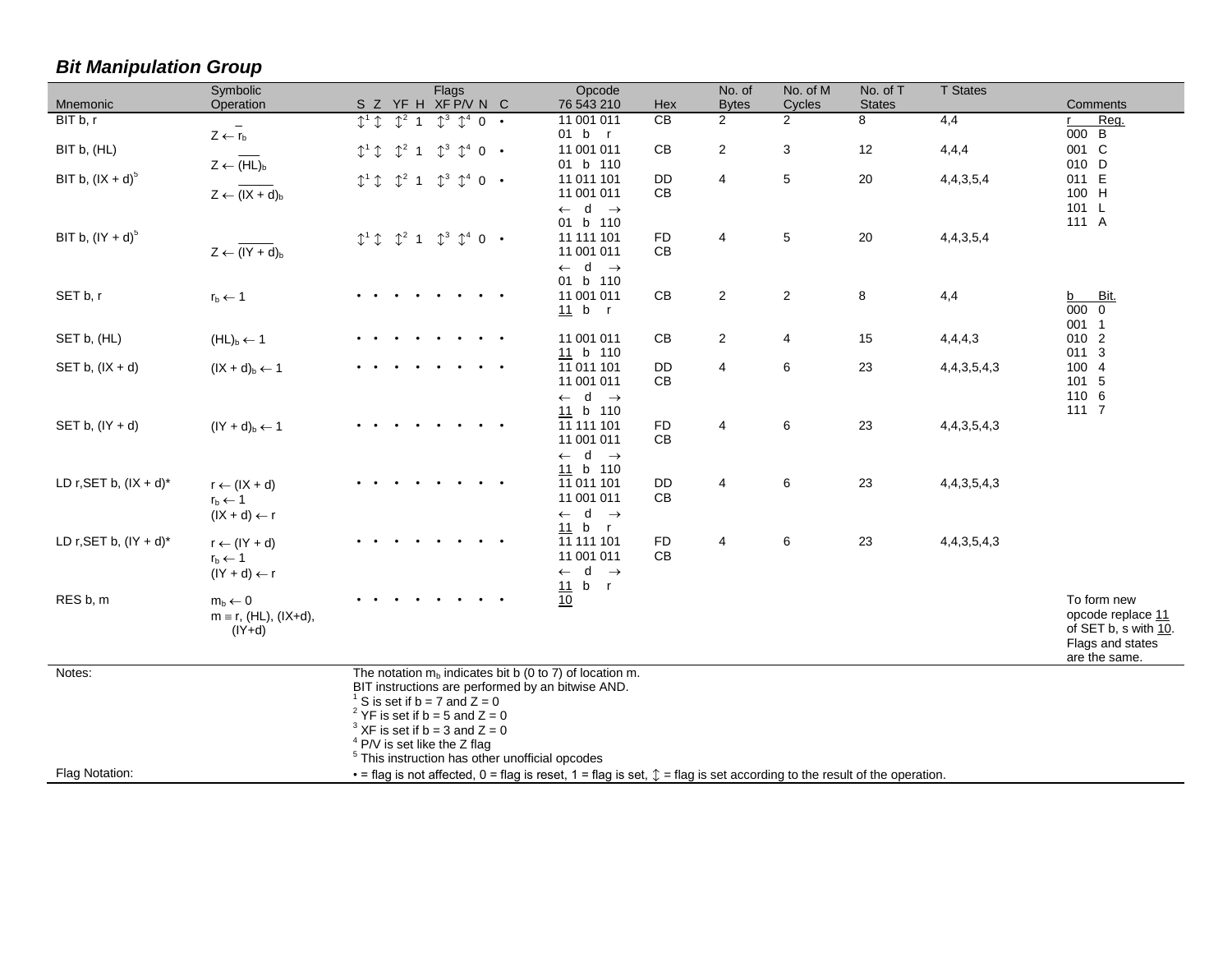# *Input and Output Groups*

|                                  | Symbolic                                                                                           | Flags                                                                                                                                                                                                                                                                                                                                                                                             | Opcode                                                        | No.of                              | No.of M                                | No.of T       | <b>T</b> States      |                                  |
|----------------------------------|----------------------------------------------------------------------------------------------------|---------------------------------------------------------------------------------------------------------------------------------------------------------------------------------------------------------------------------------------------------------------------------------------------------------------------------------------------------------------------------------------------------|---------------------------------------------------------------|------------------------------------|----------------------------------------|---------------|----------------------|----------------------------------|
| Mnemonic                         | Operation                                                                                          | S Z YF H XF P/V N C                                                                                                                                                                                                                                                                                                                                                                               | 76 543 210<br>Hex                                             | <b>Bytes</b>                       | Cycles                                 | <b>States</b> |                      | Comments                         |
| IN $A$ , $(n)$                   | $A \leftarrow (n)$                                                                                 |                                                                                                                                                                                                                                                                                                                                                                                                   | $\overline{DB}$<br>11 011 011<br>$\leftarrow$ n $\rightarrow$ | $\overline{2}$                     | 3                                      | 11            | 4,3,4                | Reg.<br>$\mathsf{r}$<br>B<br>000 |
| IN $r, (C)$                      | $r \leftarrow (C)$                                                                                 | P<br>I<br>$\mathbb{T}$<br>$\overline{0}$<br>$\downarrow$<br>$0 \cdot$                                                                                                                                                                                                                                                                                                                             | ED<br>11 101 101<br>01 r 000                                  | 2                                  | 3                                      | 12            | 4,4,4                | 001 C<br>010 D                   |
| $IN(C)^*$ or<br>IN $F$ , $(C)^*$ | Just affects flags,<br>value is lost.                                                              | P<br>$\mathbb{T}$<br>$\mathbf 0$<br>$\mathbb{T}$<br>$0 \cdot$<br>$\mathbb{T}$                                                                                                                                                                                                                                                                                                                     | ED<br>11 101 101<br>01 110 000<br>70                          | 2                                  | 3                                      | 12            | 4,4,4                | 011 E<br>100 H                   |
| INI                              | $(HL) \leftarrow (C)$<br>$HL \leftarrow HL + 1$<br>$B \leftarrow B - 1$                            | $\mathbb{C}^3$<br>$\mathbb{C}^3$<br>$\mathbb{C}^1$<br>$\mathbb{1}^2$ $\mathbb{1}^3$<br>$\uparrow$ <sup>1</sup> $\uparrow$ <sup>1</sup><br>$\uparrow^1$                                                                                                                                                                                                                                            | ED<br>11 101 101<br>10 100 010<br>A2                          | $\overline{2}$                     | 4                                      | 16            | 4,5,4,3              | 101 L<br>111 A                   |
| <b>INIR</b>                      | $(HL) \leftarrow (C)$<br>$HL \leftarrow HL + 1$<br>$B \leftarrow B - 1$<br>Repeat until<br>$B = 0$ | $\updownarrow^3$ 0 $\updownarrow^3$<br>$\mathbb{1}^2$ $\mathbb{1}^3$<br>$\overline{0}$<br>0 <sub>1</sub>                                                                                                                                                                                                                                                                                          | 11 101 101<br>ED<br><b>B2</b><br>10 110 010                   | $\overline{c}$<br>$\overline{2}$   | $\mathbf 5$<br>$\overline{\mathbf{4}}$ | 21<br>16      | 4,5,4,3,5<br>4,5,4,3 | if $B \neq 0$<br>if $B = 0$      |
| <b>IND</b>                       | $(HL) \leftarrow (C)$<br>$HL \leftarrow HL - 1$<br>$\text{B} \leftarrow \text{B}$ - 1              | $\mathbb{C}^3$<br>$\mathbb{C}^1$ $\mathbb{C}^1$<br>$\mathbb{C}^1$<br>$\mathbb{C}^4$<br>$\mathbb{C}^1$<br>$\mathbb{1}^2$ $\mathbb{1}^4$                                                                                                                                                                                                                                                            | ED<br>11 101 101<br>10 101 010<br>AA                          | $\overline{2}$                     | 4                                      | 16            | 4,5,4,3              |                                  |
| <b>INDR</b>                      | $(HL) \leftarrow (C)$<br>$HL \leftarrow HL - 1$<br>$B \leftarrow B - 1$<br>Repeat until<br>$B = 0$ | $\mathbb{C}^3$<br>$\mathbb{C}^2$ $\mathbb{C}^4$<br>$\mathbb{C}^4$<br>$\overline{0}$<br>0 <sub>1</sub><br>$\mathbf 0$                                                                                                                                                                                                                                                                              | ED<br>11 101 101<br>BA<br>10 111 010                          | $\overline{2}$<br>$\overline{2}$   | 5<br>$\overline{4}$                    | 21<br>16      | 4,5,4,3,5<br>4,5,4,3 | if $B \neq 0$<br>if $B = 0$      |
| OUT (n), A                       | $(n) \leftarrow A$                                                                                 | $\bullet\qquad\bullet$                                                                                                                                                                                                                                                                                                                                                                            | 11 010 011<br>D <sub>3</sub><br>$\leftarrow$ n $\rightarrow$  | $\overline{2}$                     | 3                                      | 11            | 4,3,4                |                                  |
| OUT (C), r                       | $(C) \leftarrow r$                                                                                 | $\bullet$ $\bullet$                                                                                                                                                                                                                                                                                                                                                                               | 11 101 101<br>ED<br>01 r 001                                  | $\overline{2}$                     | 3                                      | 12            | 4,4,4                |                                  |
| OUT $(C)$ , $0^*$                | $(C) \leftarrow 0$                                                                                 |                                                                                                                                                                                                                                                                                                                                                                                                   | 11 101 101<br>ED<br>71<br>01 110 001                          | 2                                  | 3                                      | 12            | 4,4,4                |                                  |
| OUTI                             | $(C) \leftarrow (HL)$<br>$HL \leftarrow HL + 1$<br>$B \leftarrow B - 1$                            | $\mathbb{L}^3$<br>$\mathbb{1}^2$ $\mathbb{1}^3$<br>$\uparrow^3$<br>$\uparrow^1$                                                                                                                                                                                                                                                                                                                   | 11 101 101<br><b>ED</b><br>10 100 011<br>A3                   | 2                                  | 4                                      | 16            | 4,5,4,3              |                                  |
| <b>OTIR</b>                      | $(C) \leftarrow (HL)$<br>$HL \leftarrow HL + 1$<br>$B \leftarrow B - 1$<br>Repeat until<br>$B = 0$ | $\uparrow^3$ 0 $\uparrow^3$ $\uparrow^2$ $\uparrow^3$<br>$\mathbf{0}$<br>0 <sub>1</sub>                                                                                                                                                                                                                                                                                                           | ED<br>11 101 101<br>10 110 011<br>B <sub>3</sub>              | $\sqrt{2}$<br>2                    | $\mathbf 5$<br>$\overline{4}$          | 21<br>16      | 4,5,4,3,5<br>4,5,4,3 | if $B \neq 0$<br>if $B = 0$      |
| <b>OUTD</b>                      | $(C) \leftarrow (HL)$<br>$HL \leftarrow HL - 1$<br>$B \leftarrow B - 1$                            | $\mathbb{C}^3$<br>$\mathbb{C}^1$<br>$\mathbb{C}^3$<br>$\mathbb{1}^2$ $\mathbb{1}^3$<br>$\mathbb{C}^1$<br>$\uparrow$ <sup>1</sup> $\uparrow$ <sup>1</sup>                                                                                                                                                                                                                                          | ED<br>11 101 101<br>10 101 011<br>AB                          | $\overline{2}$                     | 4                                      | 16            | 4,5,4,3              |                                  |
| <b>OTDR</b>                      | $(C) \leftarrow (HL)$<br>$HL \leftarrow HL - 1$<br>$B \leftarrow B - 1$<br>Repeat until<br>$B = 0$ | $\mathbb{1}^2$ $\mathbb{1}^3$<br>$\mathbb{C}^3$<br>$\mathbb{T}^3$<br>$\Omega$<br>0 <sub>1</sub><br>$\Omega$                                                                                                                                                                                                                                                                                       | ED<br>11 101 101<br><b>BB</b><br>10 111 011                   | $\boldsymbol{2}$<br>$\overline{2}$ | $\mathbf 5$<br>$\overline{4}$          | 21<br>16      | 4,5,4,3,5<br>4,5,4,3 | if $B \neq 0$<br>if $B = 0$      |
| Notes:                           |                                                                                                    | The V symbol in the P/V flag column indicates that the P/V flags contains the overflow of the operation. Similarly the P symbol indicates parity.<br>r means any of the registers A, B, C, D, E, H, L.<br>flag is affected by the result of $B \leftarrow B - 1$ as in DEC B.<br>N is a copy bit $7$ of the last value from the input (C).<br><sup>3</sup> This flag is bizarre, see section 4.3. |                                                               |                                    |                                        |               |                      |                                  |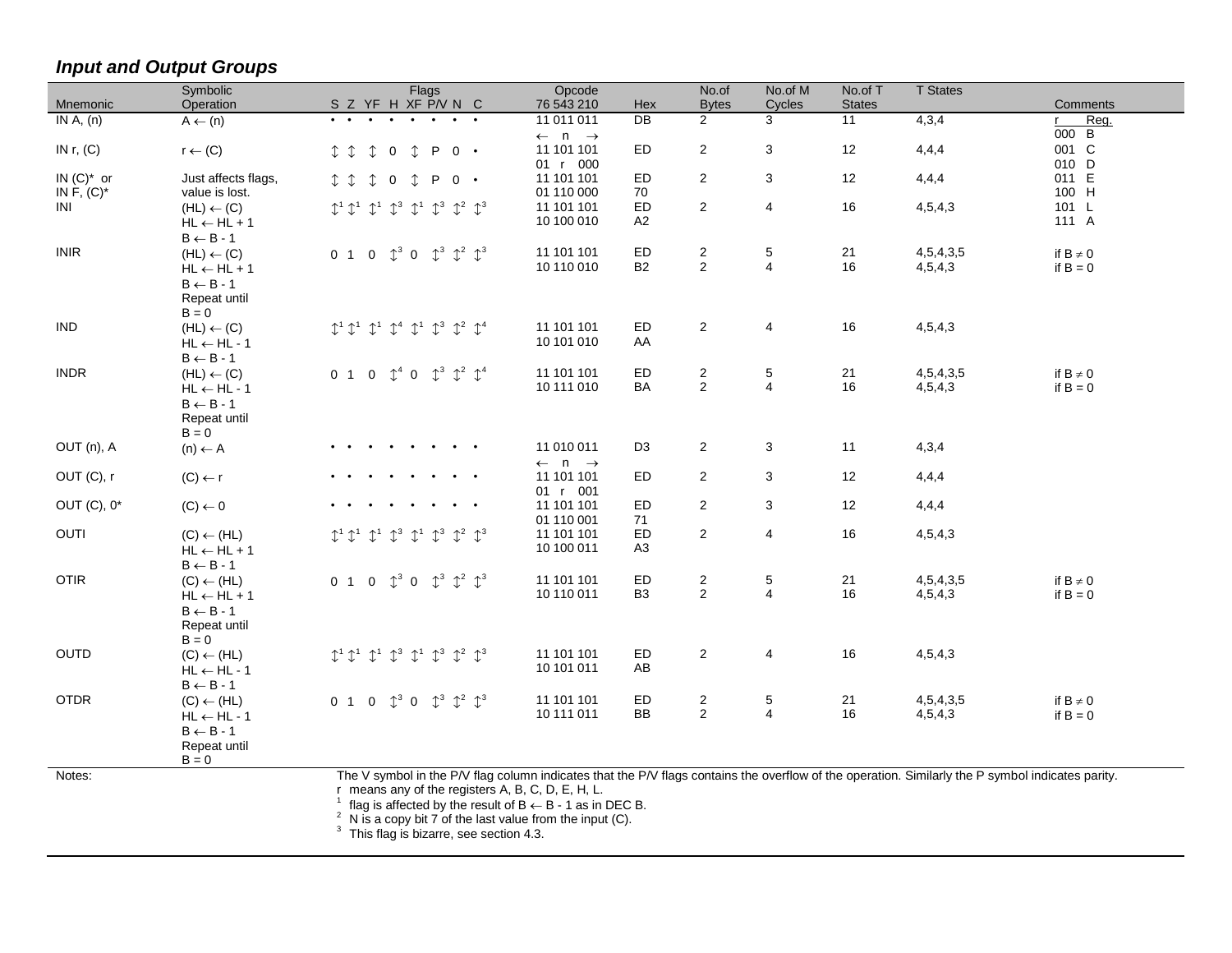| Mnemonic           | Symbolic<br>Operation                                           | Flags<br>S Z YF H XF P/V N C                                                                                                                                                                                                         | Opcode<br>76 543 210                                                             | Hex                                           | No.of<br><b>Bytes</b> | No.of M<br><b>Cycles</b> | No.of T<br><b>States</b> | <b>T</b> States | Comments                                                                         |
|--------------------|-----------------------------------------------------------------|--------------------------------------------------------------------------------------------------------------------------------------------------------------------------------------------------------------------------------------|----------------------------------------------------------------------------------|-----------------------------------------------|-----------------------|--------------------------|--------------------------|-----------------|----------------------------------------------------------------------------------|
| $JP$ <sub>nn</sub> | $PC \leftarrow nn$                                              |                                                                                                                                                                                                                                      | 11 000 011<br>$n \rightarrow$<br>$\leftarrow$<br>$n \rightarrow$<br>$\leftarrow$ | C3                                            | 3                     | 3                        | 10                       | 4,3,3           |                                                                                  |
| JP cc, nn          | if cc is true.<br>$PC \leftarrow nn$                            |                                                                                                                                                                                                                                      | 11 ccc 010<br>$\leftarrow$ n $\rightarrow$<br>$\leftarrow$ n $\rightarrow$       |                                               | 3                     | 3                        | 10                       | 4,3,3           | ccc Condition<br>000 NZ<br>001 Z<br>010 NC<br>011 C<br>100 PO<br>101 PE<br>110 P |
| JR e               | $PC \leftarrow PC + e$                                          |                                                                                                                                                                                                                                      | 00 011 000<br>$\leftarrow e - 2 \rightarrow$                                     | 18                                            | $\overline{2}$        | 3                        | 12                       | 4,3,5           | 111 M                                                                            |
| JR ss, e           | if ss is true<br>$PC \leftarrow PC + e$                         | $\bullet$                                                                                                                                                                                                                            | 00 1ss 000<br>$\leftarrow e - 2 \rightarrow$                                     |                                               | $\frac{2}{2}$         | $\frac{3}{2}$            | 12<br>$\overline{7}$     | 4,3,5<br>4,3    | if ss is true<br>if ss is false                                                  |
| JP HL<br>JP IX     | $PC \leftarrow HL$<br>$PC \leftarrow IX$                        | $\bullet$ $\bullet$                                                                                                                                                                                                                  | 11 101 001<br>11 011 101<br>11 101 001                                           | E <sub>9</sub><br><b>DD</b><br>E <sub>9</sub> | 1<br>$\overline{c}$   | -1<br>$\overline{2}$     | 4<br>$\bf 8$             | 4<br>4,4        | Condition<br>SS<br>$\mathbf{C}$<br>11<br>10<br><b>NC</b>                         |
| JP IY              | $PC \leftarrow IV$                                              | $\bullet$ $\bullet$                                                                                                                                                                                                                  | 11 111 101<br>11 101 001                                                         | <b>FD</b><br>E9                               | $\overline{2}$        | $\overline{a}$           | 8                        | 4,4             | Z<br>01<br>$00\,$<br><b>NZ</b>                                                   |
| DJNZ e             | $B \leftarrow B - 1$<br>if $B \neq 0$<br>$PC \leftarrow PC + e$ | $\bullet$ $\bullet$ $\bullet$                                                                                                                                                                                                        | 00 010 000<br>$\leftarrow e - 2 \rightarrow$                                     | 10                                            | 2<br>$\overline{2}$   | $\frac{2}{3}$            | 8<br>13                  | 5,3<br>5,3,5    | if $B = 0$<br>if $B \neq 0$                                                      |
| Notes:             |                                                                 | e is a signed two-complement number in the range <-126, 129><br>e - 2 in the opcode provides an effective number of PC + e as PC incremented by 2 prior to the addition of e.<br>ccc is a 3-bit condition<br>ss is a 2-bit condition |                                                                                  |                                               |                       |                          |                          |                 |                                                                                  |
| Flag Notation:     |                                                                 | $\cdot$ = flag is not affected, 0 = flag is reset, 1 = flag is set, $\updownarrow$ = flag is set according to the result of the operation.                                                                                           |                                                                                  |                                               |                       |                          |                          |                 |                                                                                  |

## *Jump Group*